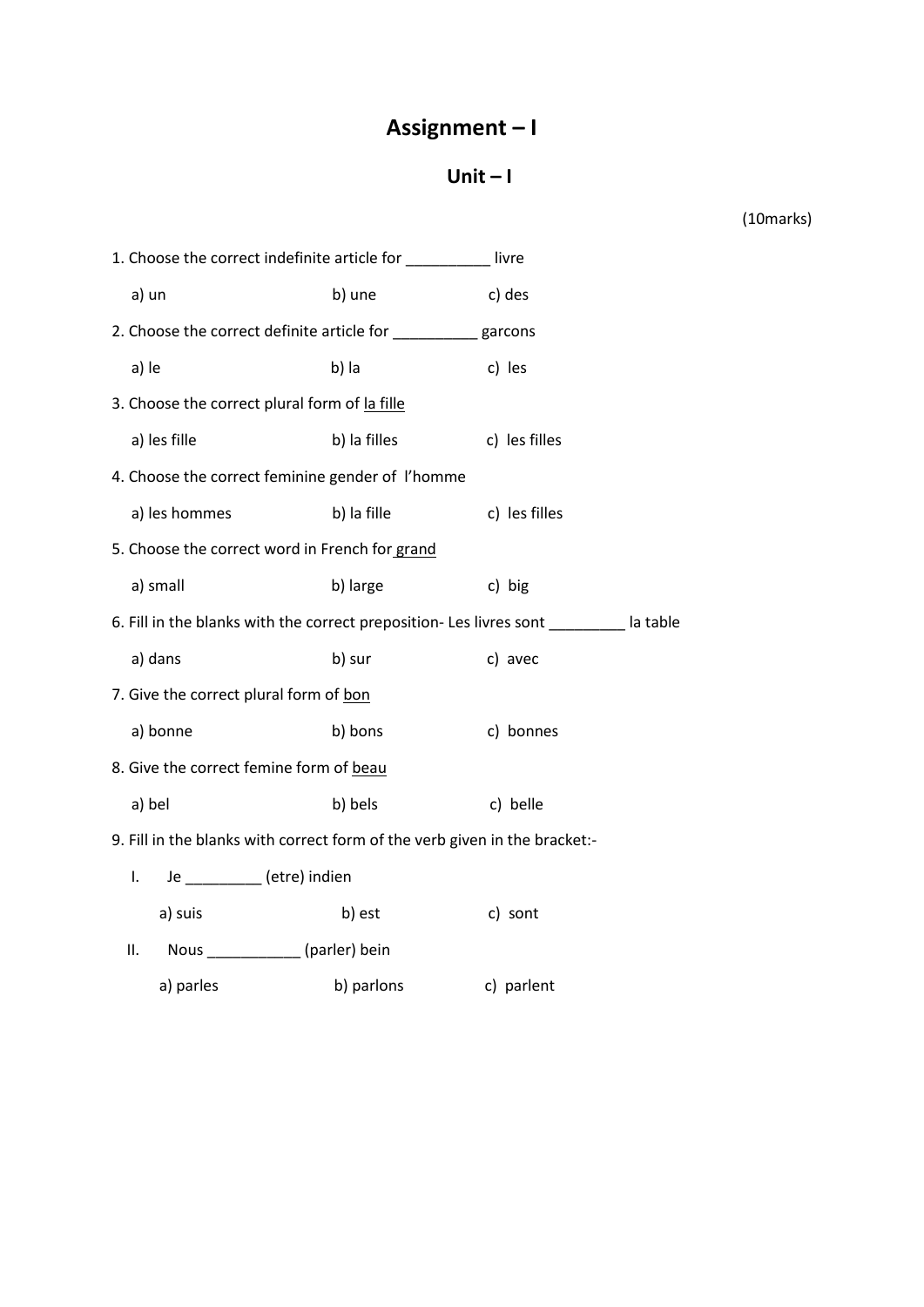## **Unit – II**

(10marks)

```
Give the correct meaning of the following words in English –
```
1) la fille –

|                | a) wife               | b) daughter         | c) mother         |  |  |  |
|----------------|-----------------------|---------------------|-------------------|--|--|--|
|                |                       |                     |                   |  |  |  |
|                | 2) l'Angelterre -     |                     |                   |  |  |  |
|                | a) Australia          | b) England          | c) America        |  |  |  |
|                | 3) le printemps -     |                     |                   |  |  |  |
|                | a) summer             | b) winter           | c) spring         |  |  |  |
| 4) rouge $-$   |                       |                     |                   |  |  |  |
|                | a) pink               | b) maroon           | c) red            |  |  |  |
|                | 5) l'argent $-$       |                     |                   |  |  |  |
|                | a) money              | b) police           | c) bank           |  |  |  |
| $6)$ Du pain - |                       |                     |                   |  |  |  |
|                | a) butter             | b) bread            | c) ketch up       |  |  |  |
| 7) la tete $-$ |                       |                     |                   |  |  |  |
|                | a) head               | b) back             | c) hand           |  |  |  |
| 8) Juillet -   |                       |                     |                   |  |  |  |
|                | a) dress              | b) July             | c) Sunday         |  |  |  |
|                | 9) Samedi-            |                     |                   |  |  |  |
|                | a) Saturady           | b) Week             | c) month          |  |  |  |
|                | 10) Bonjour Monsieur- |                     |                   |  |  |  |
|                | a) Good day sir       | b) Good morning Sir | c) Good night Sir |  |  |  |